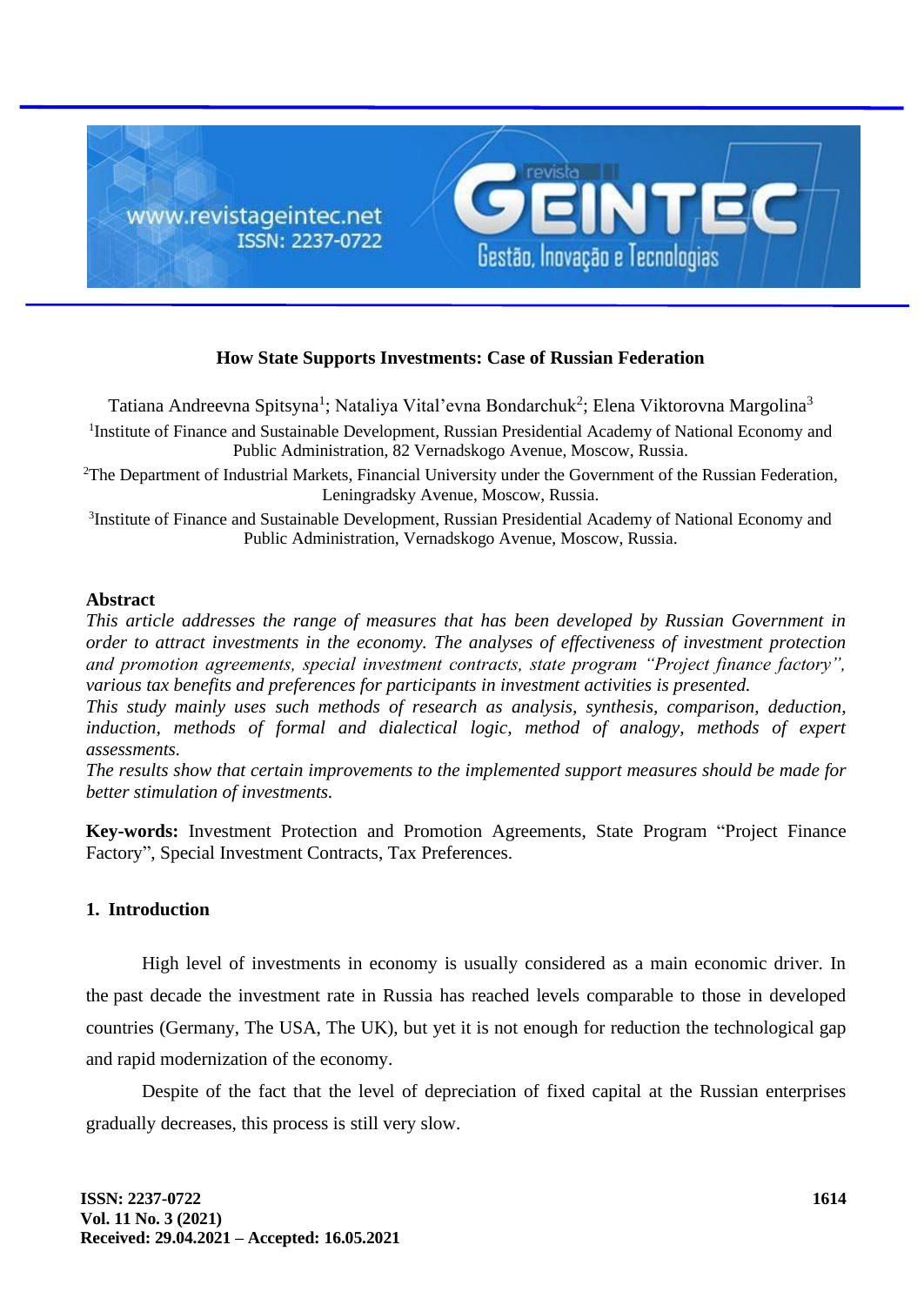The countries with high level of economic growth such as China, South Korea, Vietnam have a much greater rate of investments (Fig. 1).



Figure 1 - Capital Investment as Percent of GDP, 2018

The Entrepreneurs are reluctant to invest in projects with a long pay-back period and that is mainly attributed to poor perception of investment climate in Russia. The main reasons that seriously hinder inflow of capital in Russian economy are frequent changes in legislation and potential volatility of the economic situation in a long-term perspective.

To overcome these barriers the Russian Government has to apply different measures of support in those areas which are considered a priority of state policy.

The Russian Government has developed such instruments for encouraging of investment activity as special investment contracts, state program "Project finance factory", investment protection and promotion agreements which are aimed to start a new investment cycle in Russia.

Besides, a significant liberalization of tax treatment is designated for those who invest in regional investment projects. The provided tax benefits are aimed at improving the regulatory function of taxes. The proposals on improving the mechanisms of formation of scientific and technical competitive advantages of the Russian industry that also affect the stimulating instruments of investment activity are made in the paper of Russian scientists (Abdikeev et al., 2020)

Most of the measures presented in this paper are relatively new in Russian practice, some are just being introduced, that is why the analysis of applicability and effectiveness of the mentioned state stimulating instruments is especially relevant.

Nowadays in Russia there are not many publications devoted to the complex analysis of state promotion measures for investment activity. Mainly, this is due to the fact that most of the considered mechanisms are relatively new, and they are just being implemented. More common are publications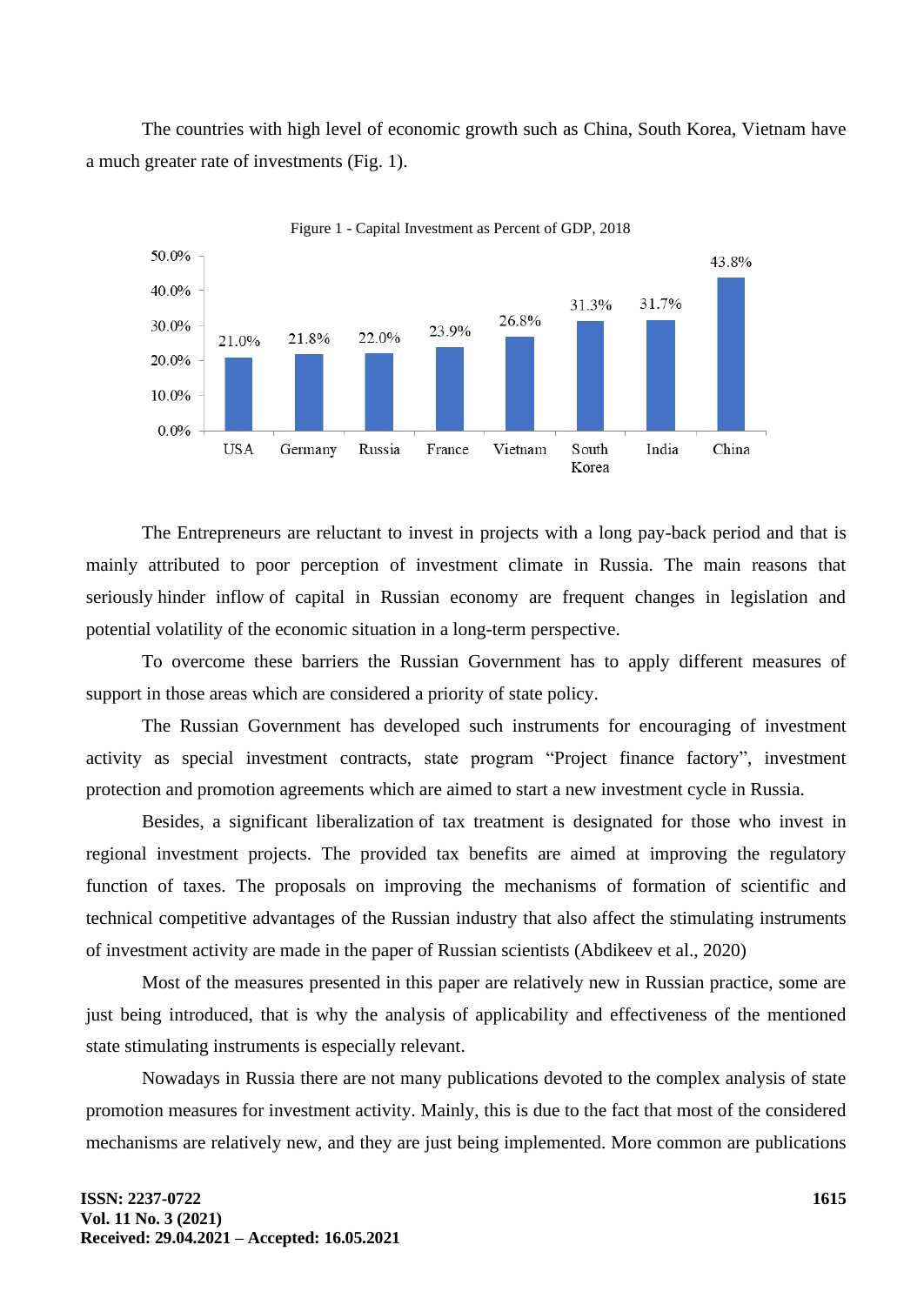that deal with the feasibility of public involvement in investment activities in general or those that consider the effectiveness of one or another state stimulation measure in isolation, without taking in consideration their complex character (Kudelich, 2018; Belov, 2019; Sapir & Karachev, 2020).

Foreign publications focus on the determining the boarders of economic freedom and the appropriate degree of state participation in investment process and its influence on the effectiveness of investments (Ma, C. 2020; Al-Amarneh, 2017).

Special attention is devoted to the role of tax benefits and allowances in stimulation of investment activity. (Jinshuai, Jiang & Holmes, 2019). The point is made that a careful choice of subsidies' recipients is especially important because these measures are most successful only if the companies have a lack of financial resources. General issues concerning the influence of investment policy on economic growth at sub-federal level are also considered (Kim & Park, 2020).

It is reported in a series of publications that such measures as accelerated depreciation (Ohrn, 2019; Fan & Liu, 2020) and interest rate subsidies in case of their high volatility have a positive impact on enterprises' investment activity (Correia et al, 2018).

Nowadays it is the analysis of all state measures aimed at investment support that is of high interest. This paper is intended to reduce the lack of research reflecting the complex approach to analysis of state investment promotion measures.

Foreign publications of different years contain various data on tax approaches to investment promotion in industrial countries. They focus primarily on personal income tax, corporate income tax, value added tax and reducing State social insurance contributions. Promotion of investments on the listed taxes usually involves tax deductions, reducing tax rates or shifting the due date of tax payment. The last mentioned benefit, which abroad is called tax holidays, in Russia has its counterpart that is called tax investment credit. The main difference is that the latter is a fee-paying (from 0,5 to 0,75 per cent of the key interest rate of the Russian Central Bank). In 2020 tax holidays were also introduced in Russia. They were aimed at overcoming the economic consequences of coronavirus infection and lockdowns caused by it. Previously tax holidays were not used to promote investment activities in Russia. It is explained by the fact that tax holidays commonly apply to the corporate income tax which is not applicable at initial stages of investing as there is no profit yet, and the legislation does not provide for such a long-term shift of losses to the future through the formation of deferred tax assets.

A European experience of developing tax-free special investment funds may be interesting for such participants of investment activities as state corporations and other major taxpayers.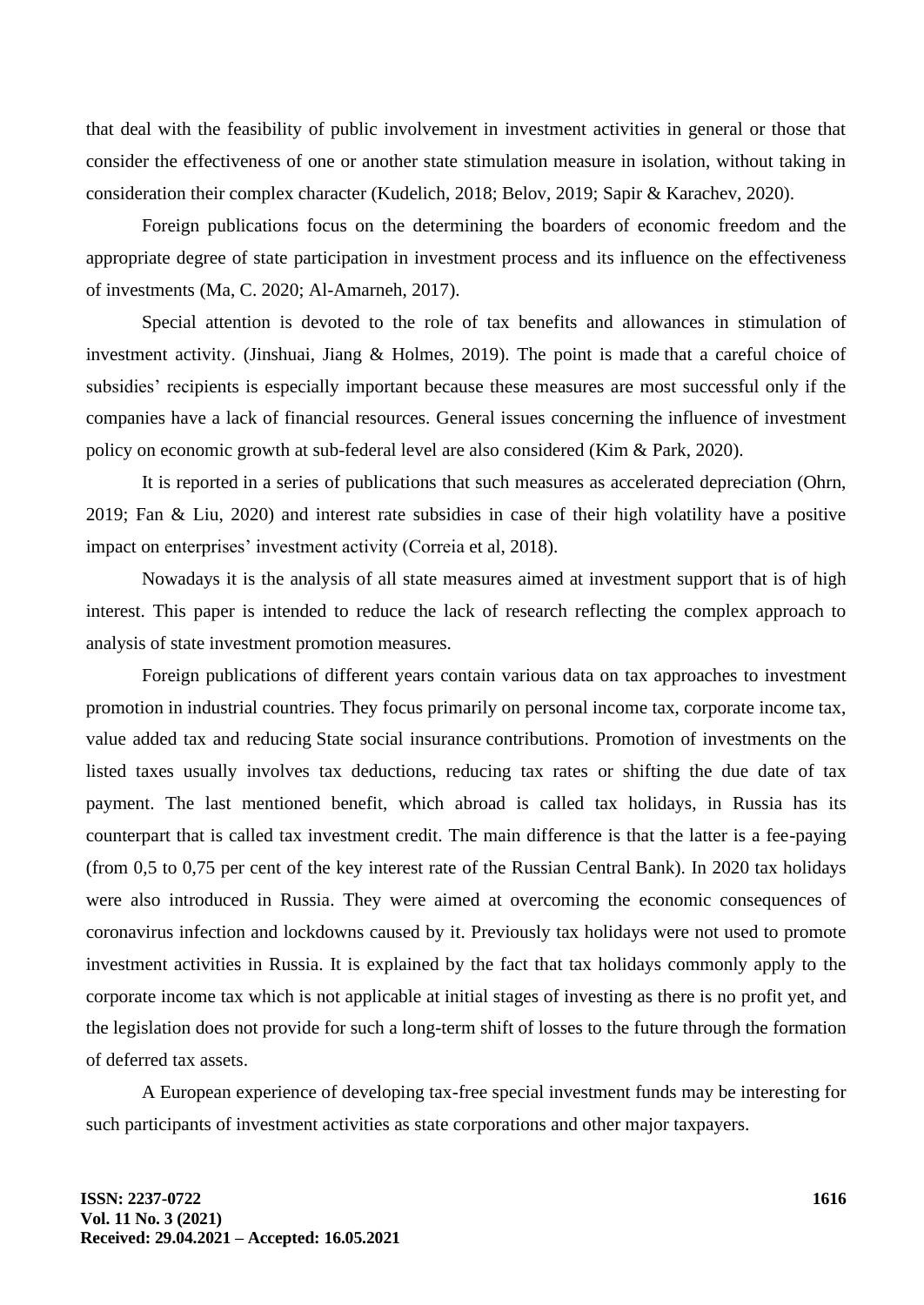There exists, for example such fund as "Fund for financing the costs of ensuring the modernization of organizations of the nuclear power Industry and nuclear weapons complexes of the Russian Federation, the development of nuclear science and technology, design and survey work and other investment projects" but the participants which contribute to the fund have no benefits for corporate income tax.

Nevertheless, the financial resources of state corporations are primarily of budgetary origin, which are used in accordance with government programs. The budgetary resources needed for every government program are always limited so the requirements for their effectiveness are very high (Margolin, 2018). Consequently, the proposed benefit will raise the effectiveness of public expenditures in investment activities.

### **2. Methodology**

The main research questions of this paper are as follows:

- Consider the existing state support measures for investment activities in Russia;
- Analyze their potential impact on promotion of investment activities;
- Consider the tax approaches to promotion of investment activities in developed countries and the possibilities to adopt them to Russian tax environment;
- Determine the influence of such measures as accelerated depreciation and depreciation premium on investment promotion;
- Examine the reasonability of application similar practices of investment promotion in developing countries.

In this research, we aim to bring together new approaches to promotion of investment activities in Russia in integrated manner and to access their potential effectiveness.

In order to reach the aim of the paper the authors have chosen such methods of research as analysis, synthesis, comparison, deduction, induction, methods of formal and dialectical logic, method of analogy, methods of expert assessments.

The exploration of the existing supporting measures of investments and the assessment of their possible impact on the increase in investment activities of economic agents is based on methods of analysis, synthesis, comparison, deduction, induction. Besides, methods of analysis, synthesis, comparison and the analogy method were used to examine the applicability of measures considered in the article to promote the investment activities in developing countries.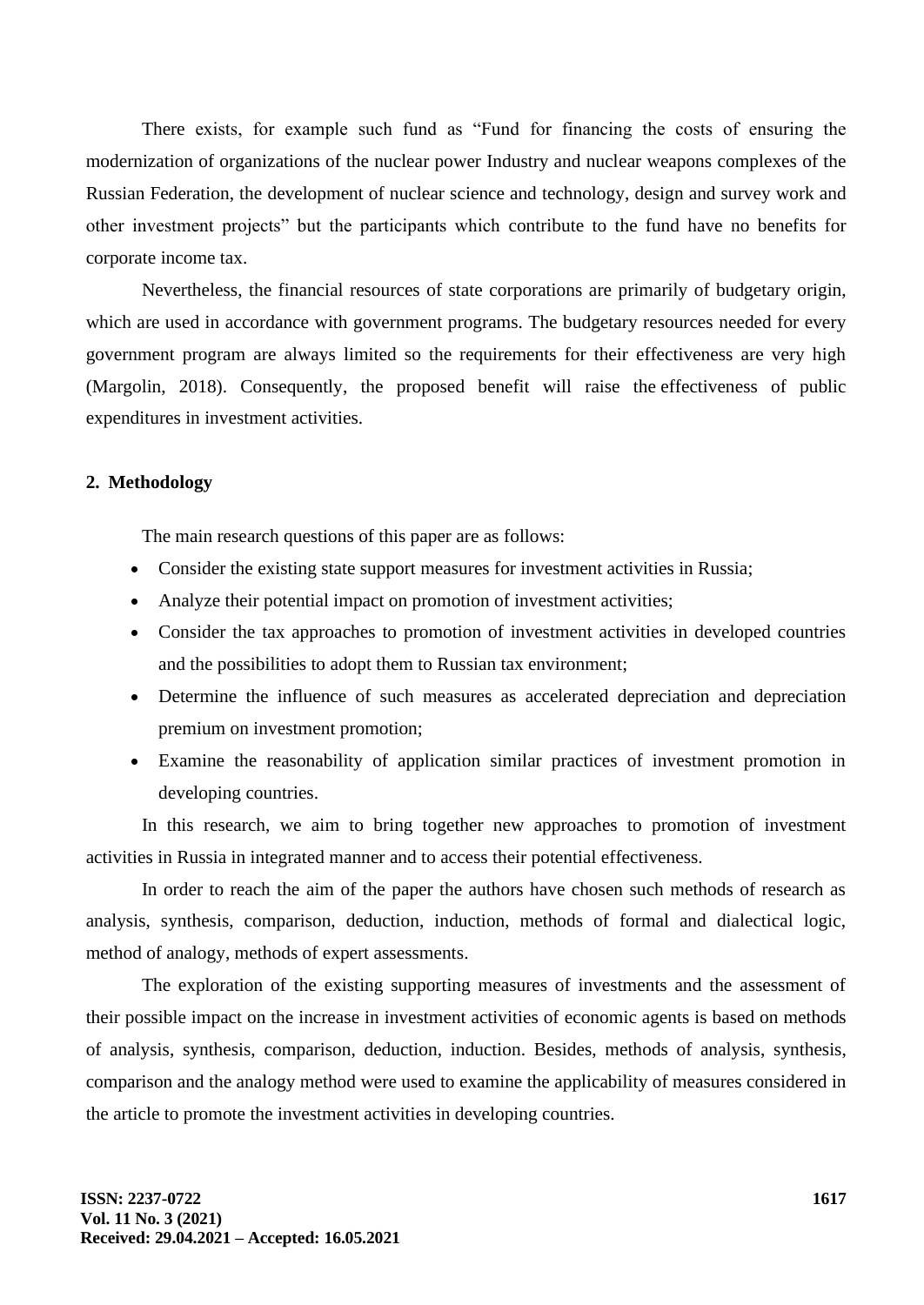Elaboration of proposals on improving of the existing and planning approaches to promotion of investments required the application of methods of formal and dialectical logic and methods of expert assessments.

#### **3. Findings**

**Investment protection and promotion agreement** is an agreement that is aimed at setting up a new project at any industry with the exception of gambling, manufacture of tobacco and alcohol, retail, oil and gas extraction, etc.

Depending on the industry the project should meet the minimum threshold of investments: from 250 million rubles till 5 billion rubles. Investment protection and promotion agreement involves providing stabilization clause which covers some taxes (corporate income tax, property tax, land and transport tax), urban planning and land use conditions (Sapir & Karachev, 2020).

The stabilization clause is valid for a period from 6 to 20 years depending on the amount of investments made. There's a possibility to extend it one-time up to six years. Besides, investment protection and promotion agreements provide an opportunity to recover investor's costs on established infrastructure. If the infrastructure facility is necessary only for implementation of the investment project, then 50% of investor's expenditures will be compensated. In case the infrastructure facility is necessary for other users as well, all investor's costs for establishing infrastructure may be offset.

It is necessary to mention that implementation of investment protection and promotion agreements is very up to date, because according to surveys of business representatives the reform of the existing state supporting measures of investments should aim at stabilization of law and business environment.

Despite of the attractiveness of the considered measure investment protection and promotion agreements are an instrument of economics management "in the manual mode" that is applicable mainly for medium and large businesses. Meanwhile the promotion of investment activities is necessary for all economic agents. That may be realized only in case of significant improve of investment climate in the country.

**The mechanism of special investment contracts (hereinafter – SPIK)** was introduced in 2014, and the first contract was awarded in 2016. The core of SPIK is that the government creates favorable conditions for implementation of investment projects which are aimed at development or modernization of new industrial production including ones without equals in Russia.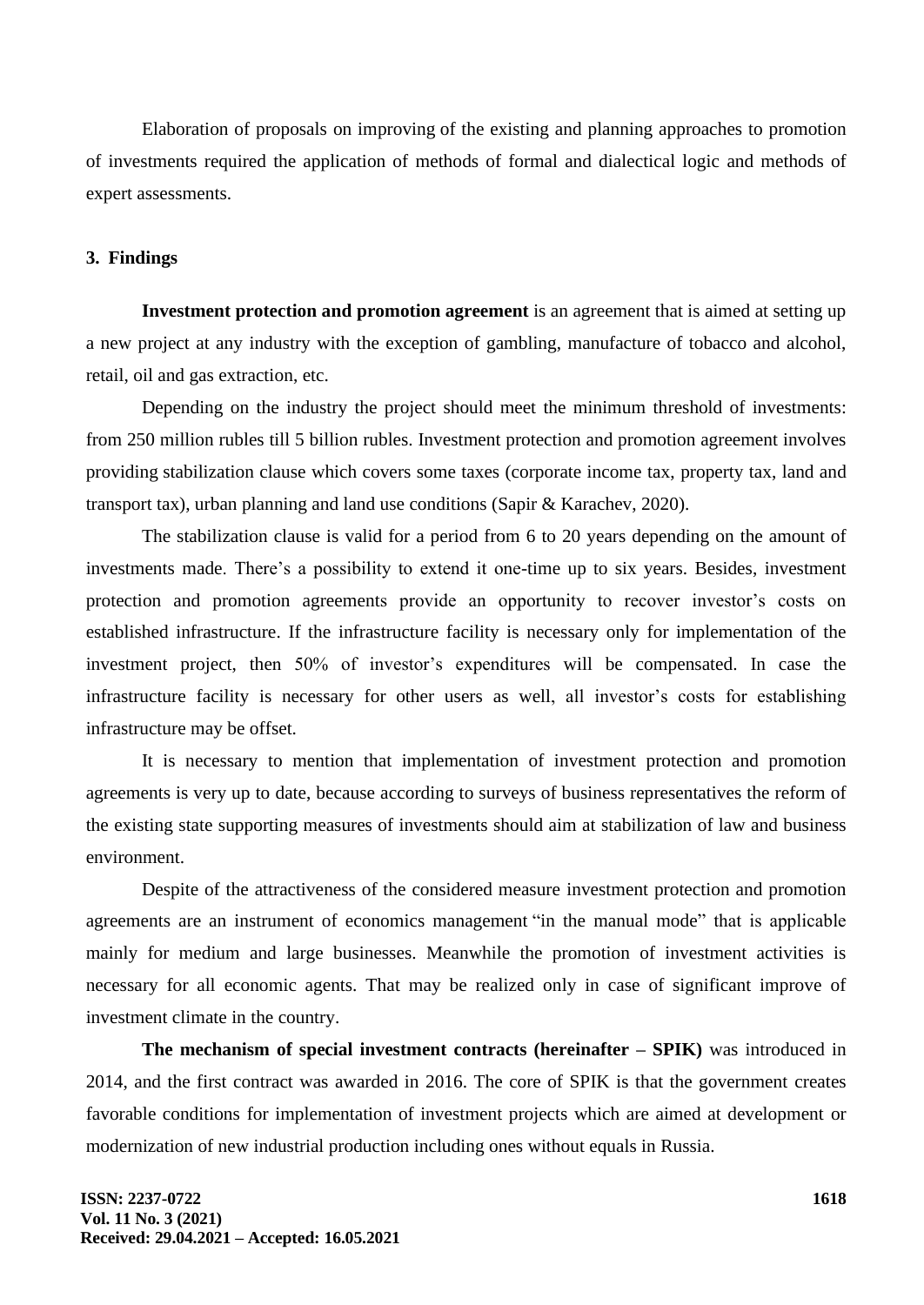Under the first variation of SPIK (SPIK 1.0) a total of 45 contracts worth more than 800 billion rubles mainly in the chemical and automotive industries were concluded from 2016 to 2019. The contracts were concluded for a period up to 10 years, the minimum investment threshold was 750 million rubles.

At the moment it is possible to assess the impact of special investment contracts on investment promotion in respect to the contracts concluded in the period of 2016-2018, as a number of large contracts in 2019 have long lead periods and are only at the beginning of the investment phase.

As indicated in the table below (table 01) the significant investment flows provided by SPIK were recorded only in automotive industry (about 70%), but the influence on other manufacturing industries is not so substantial (does not exceed 10% by sector).

| <b>Industry</b>                                           | SPIK 1.0 2016-<br>2019, mln.rub. | <b>Capital investments</b><br>2016-2019, mln.rub. | Share of SPIK 1.0 in<br><b>Capital Investments</b> |
|-----------------------------------------------------------|----------------------------------|---------------------------------------------------|----------------------------------------------------|
| Automotive industry,                                      | 278 959                          | 399 306                                           | 69,9%                                              |
| Ferrous metallurgy, pipe industry<br>and metal structures | 18 221                           | 1 580 295                                         | 1,2%                                               |
| Machine engineering                                       | 25 5 28                          | 835 517                                           | 3,1%                                               |
| Chemical industry                                         | 159 667                          | 1748 880                                          | 9,1%                                               |
| Pharmaceutical industry                                   | 14 623                           | 155 263                                           | 9,4%                                               |
| Total industries with SPIK                                | 496 998                          | 4719261                                           | 10,5%                                              |
| Total.<br>All manufacturing industries                    |                                  | 9711311                                           | 5,1%                                               |

Table 1 - Influence of SPIK 1.0 on Capital Investments

Conclusion of SPIK should involve high multiplier effects and promotion of business activity in related industries. But in Russia the implementation of projects in automotive industry, vise versa, led to declining of some related manufacture. In particular, the automotive components industry was almost lost.

Foreign corporations on preferential terms concluded special investment contracts and organized car assembly. Meeting only minimum requirements to production localization they received a control over the automotive industry. At the same time, the transfer of key production technologies was not executed.

Under the first variation of SPIK (SPIK 1.0), investors offered projects which were based on proven technologies that were needed by Russian industry, but they did not contribute to promoting innovative technologies in those industries (Belov, 2020).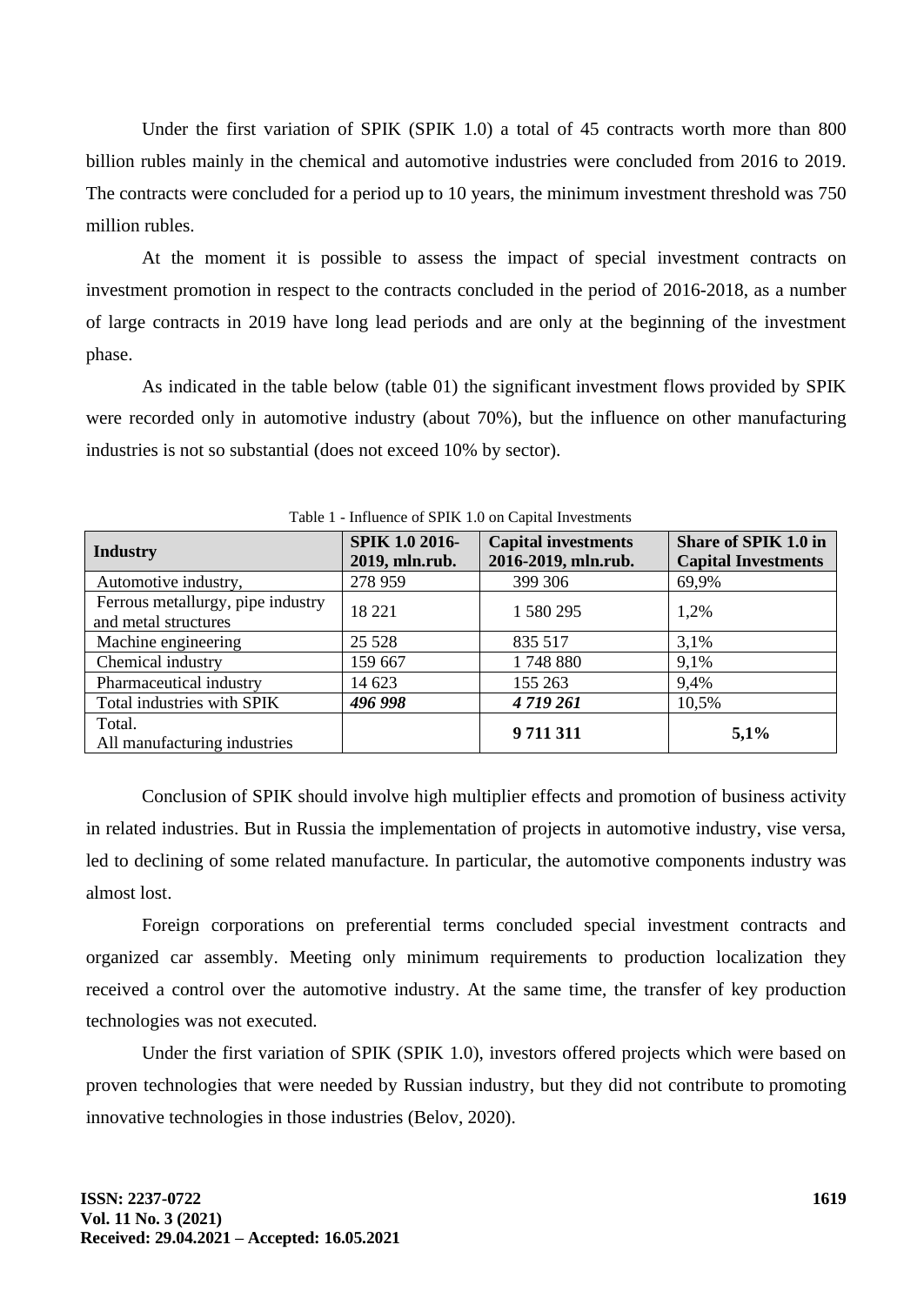To address the weakness of SPIK 1.0 the executive authorities of the Russian Federation are in process of improving it since 2018. The goal of reforming is expansion of SPIK application fields, creating an innovative basis for the Russian economy. It is supposed that as a result of the project investor will implement and possibly develop a modern technology based on which production of internationally competitive goods will be established.

Thus, the focus is shifting from organization of production to creation of new technologies which do not have any analogues in Russia. The main difficulty in implementing SPIK 2.0 is connected with determination and actualization of modern technologies list, which is developed based on proposals of expert organizations and public discussion with stakeholders. It is adopted by Russian Ministry of Industry and Trade and should be periodically updated. At the very beginning the negotiation of this list took too much time. In case the actualization of modern technologies turns out to be so long, the effectiveness of the whole mechanism will come under question.

While meeting all SPIK requirements, investor is entitled to various State measures of support such as tax benefits, accelerated depreciation, facilitated access to public procurement, special conditions of leasing land, building of infrastructure needed for project implementation, the possibility of obtaining the status of sole public procurement supplier.

Fiscal support measures may be provided for corporate income tax, corporate property tax, land and transportation taxes for the period up to 15-20 years depending on the amount of investments.

It is worth noting that the above mentioned taxes are allocated to the regional budget (with the exception of a land tax which is allocated to the local budget and a small piece of corporate income tax which is allocated to the Federal budget). Consequently, concluding SPIK the regional authorities postpone the increase in their tax income for minimum 15 years. It seems that the increase in personal income tax caused by new projects will not be so significant that it can add substantially to the regional budget, because most modern technologies are aimed at robotization of manufacturing processes and do not create many new jobs. Besides during such a long period the new technology may lose its relevance, and the region will be placed in a situation when tax reliefs have been provided, but substantial effect was not received by the regional budget.

In general, provision of tax reliefs is a more accessible measure for donor regions, but the problem of investment stimulation is more urgent in regions with high deficit of budget. Thus, the effective application of investment promotion measures involves the need for deeper structural reforms, in particular the equalization of regional budgets' fiscal capacity.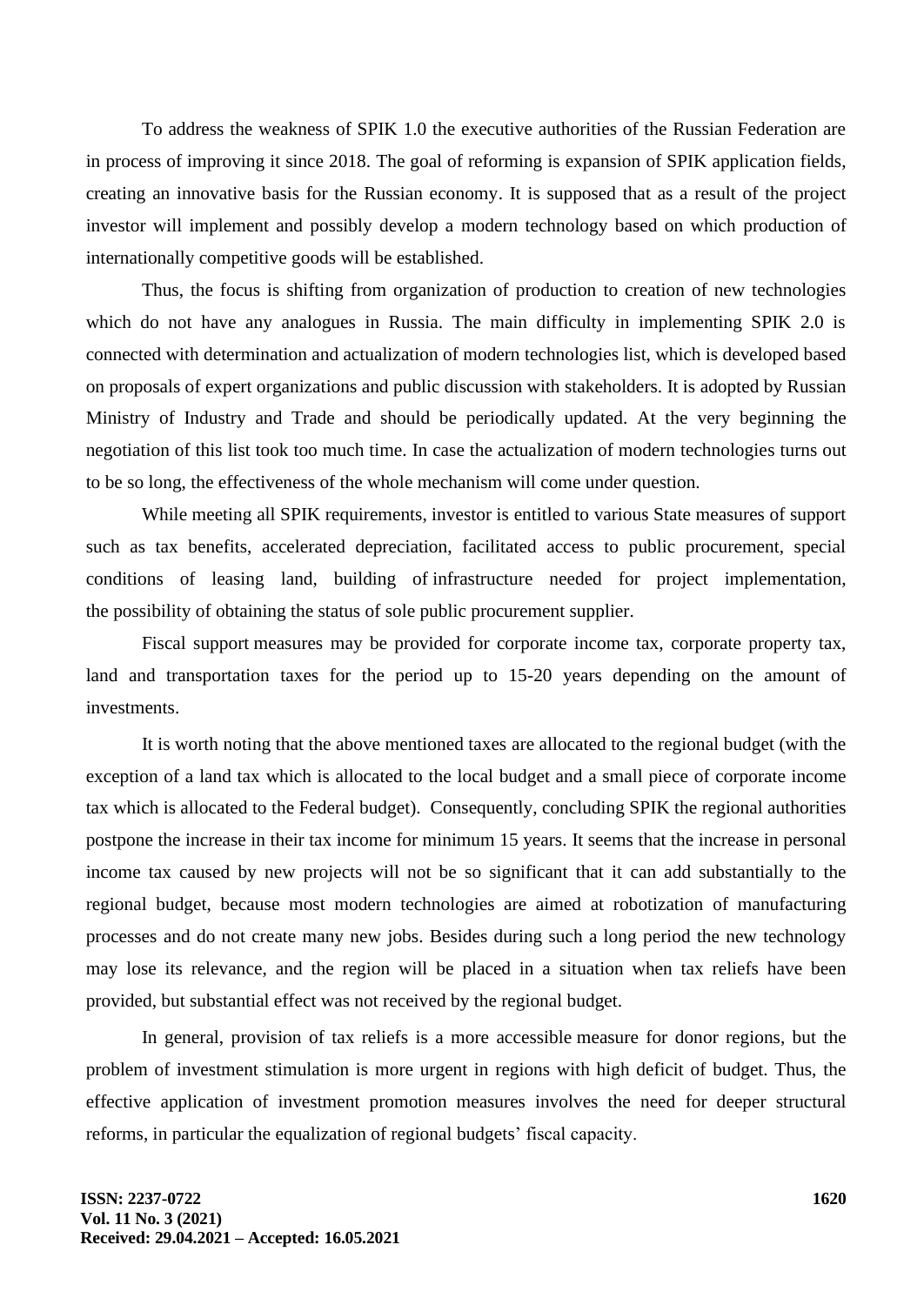Conclusion of SPIK aimed at modernization of the existing manufacture should be treated very carefully, because in this case the region may lose a significant piece of already collecting taxes when the existing production will be replaced by a new one based on modern technologies. Therefore, it is advisable to envisage a point in legislation that SPIK may be concluded only in case it doesn't reduce the amount of taxes being already collected in the region.

It seems appropriate to provide a more deep differentiation of tax benefit periods taking as a basis the relevant approach fixed in investment protection and promotion agreements where the stabilization clause period varies from 6 to 20 years depending on amount of investments. Besides, one time extension of stabilization clause is possible.

Certain flexibility in concluding SPIK is more beneficial from the point of financing regional budget. It appears that when the majority of regional budgets have deficits it is not reasonable to impose in SPIK the waiver of future tax revenues.

An important difference between SPIK 2.0 and SPIK 1.0 is that SPIK 2.0 is available to a potentially wide range of investors because of absence of minimum criteria for the amount of invested capital. In doing so, an investor may be an initiator of concluding SPIK, and the project may be rather small and not require much investments. Based on the practice of public private partnership projects there's a reason to believe that private initiative might prevail. It is obvious that conclusion of SPIK requires resources of public authorities for preliminary review and coordination of draft, organizing a competitive bid process. In this context it appears that the absence of minimum initial investment threshold is not fully justified and may lead to dispersion of authorities' resources over consideration of small investment projects, which implementation will not be enough for promotion of investments at the regional level.

**State program "Project finance factory" (hereinafter - Project finance factory)** is a mechanism of syndicated financing of investment projects when the risk of raising the Central Bank's key rate is hedged by state subsidy for the amount of the rate's possible increase. VEB.RF is a national development bank that acts as an operator of Project finance factory. VEB.RF together with commercial banks provides a syndicated loan. The loan is granted by several tranches. The first tranche, which may be up to 40% of the whole amount, involves a special pricing mechanism: infrastructure bonds guaranteed by government are issued for financing projects under Project finance factory. This aims to reduce the loan interest rate and makes project finance more accessible.

Project finance factory is an instrument that solves major problem of Russian economy – lack of long-term fund-raising. Project finance factory contributes to the diversification of commercial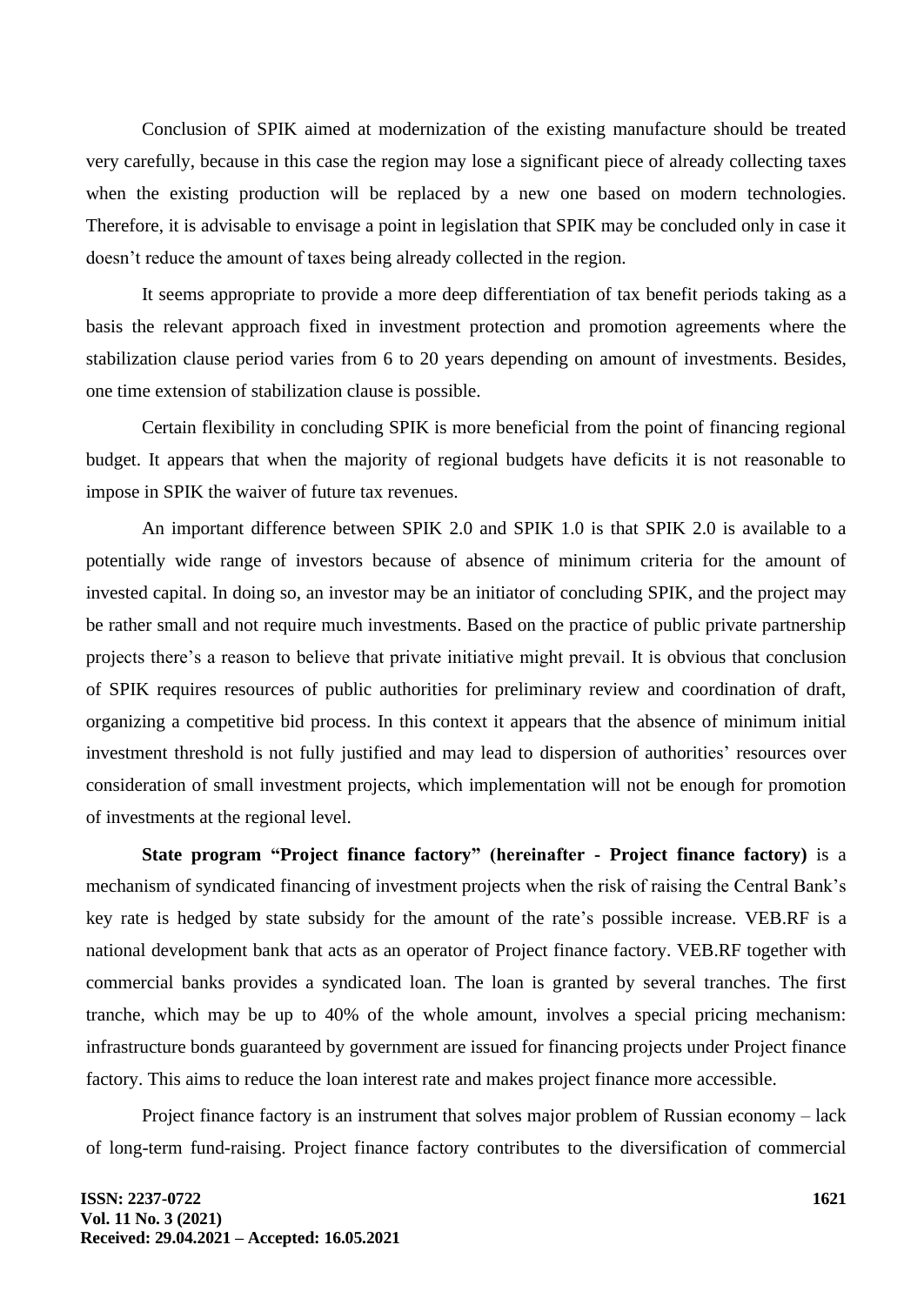bank risks that allows them to participate in financing of long-term investment projects (Kudelich, 2018).

During the last two years the first ten projects for the amount more than 800 billion rubles have been approved for funding under Project finance factory and another twelve with potential investments for more than one trillion are under consideration.

It should be mentioned that the scope of Project finance factory is rather narrow, because primarily the instrument was designed especially for development of project finance when project cash flows are the main source for loan repayment. Project finance, as a rule, is applicable for complex high-budget projects, consequently, the mechanism of Project finance factory does not imply large-scale replication, but the problem that is solved by it - key rate increase during the period of investment project implementation – is common for all investment lending market.

Given the long life of loan investors worry that throughout the implementation of an investment project the cost of debt service will become higher than expected. It is quite possible that their concern is not entirely off-base. Funding organizations, in their turn, taking into consideration possible fluctuations of interest rates in the future provide loans at floating rates linked to Central bank's key rate. Thus, the extension of Project finance factory mechanism to the whole investment lending market should have a positive effect on implementing of investment projects in the real economy and contribute to attracting the long-term resources in the economy.

**Reduction of the corporate income tax base for the amount of capital investments**. It is advisable to extend a so-called "depreciation premium" that is usually used in regards to acquisition of equipment to all other capital investments made by firms. Such a proposal is premised on the fact that no depreciation is charged for capital investments, but tax relief is already relevant at the construction phase of the project. In foreign practice this measure is called accelerated depreciation. In Russia this is a widely used instrument in business accounting, but not in tax accounting. At the same time it is prudent to take into consideration the impact of depreciation on the results of investment projects assessment (Margolina & Spitsyna, 2018). The experience of such countries as Denmark, Portugal, Netherlands, Luxembourg, Austria, Italy shows the effectiveness of such preferential measure.

Investment tax credit provided in Russian legislation envisages shifting the due date of tax payment, but not the reduction of the tax base. That is why it is less attractive for taxpayer companies that are actively investing in the economy.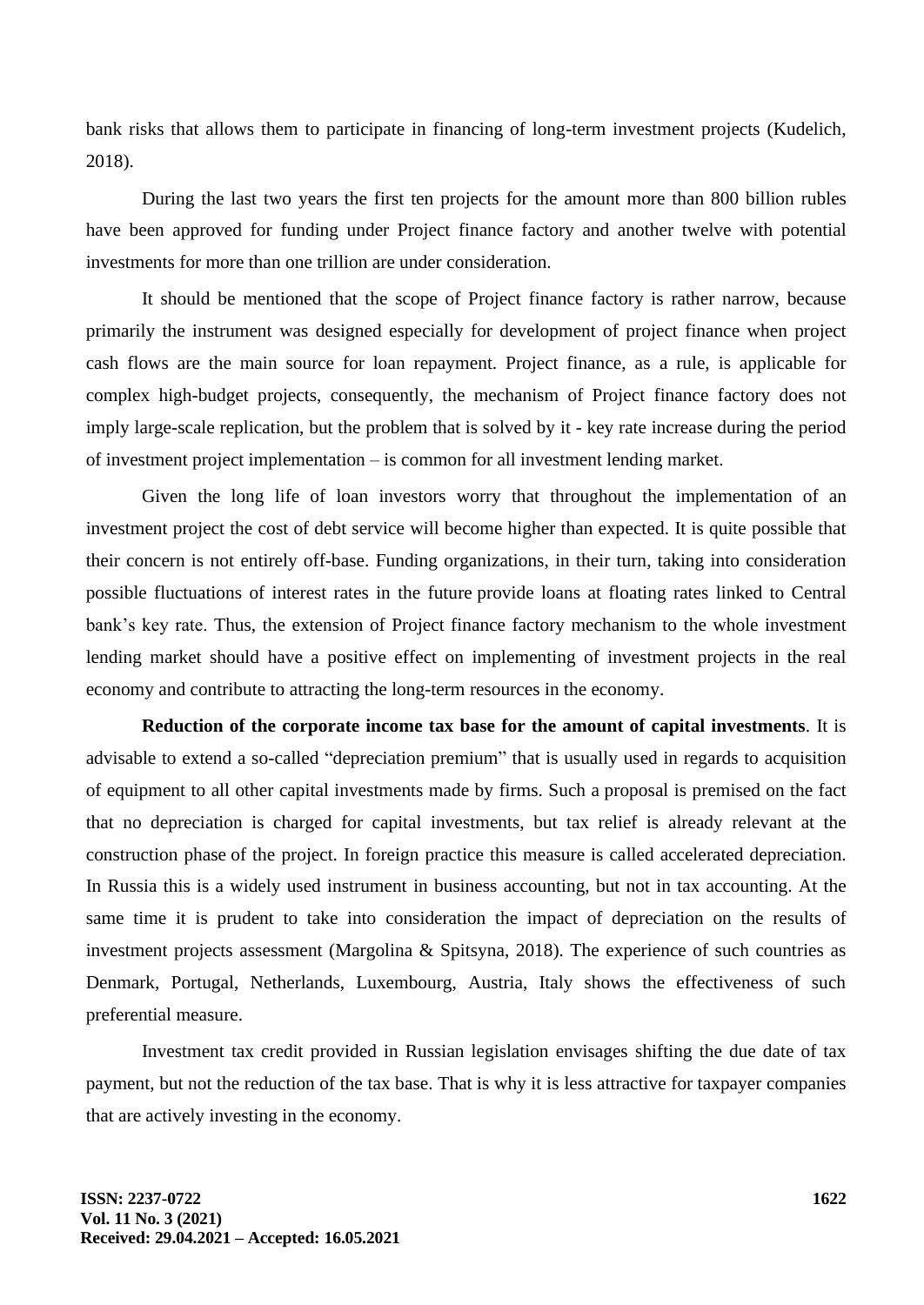### **4. Discussion**

Currently it is the potential effect of state stimulation measures that causes the greatest interest. Many researchers including the foreign ones suppose that such an excessive government intervention in the economy is counter to competition principals when business conditions are the same for all participants (Ma, 2018; Belov, 2019). However, taking into consideration the present situation (sanctions and accumulated domestic issues) it is obvious that government support is especially indispensable. That's why the effectiveness of measures taken by government is of high importance. Particularly, given that at the moment business community considers state support insufficient and not fully effective (Sitnikov & Grigoriev, 2019).

The researchers are usually unanimous that application of such measures as investment protection and promotion agreements and various tax benefits motivate economic agents to increase long-term investments in real economy, and the discussion boils down to determination of specific parameters of these supporting measures (Ohrn, 2019; Fan & Liu, 2020). It is important to mention that the representatives of business community consider financial measures as a key advantage of state support for business. The reason is that tax promotion and other financial measures are more transparent in terms of administration and achieving desired business result (Sitnikov & Grigoriev, 2019).

While analyzing the perspectives of SPIK 2.0 the experts are quite reserved and pay attention that a new version of SPIK will require greater expenses for project preparation at an early stage. Thus, SPIK 2.0 will be attractive mainly for those investors, which are highly interested in Russian market and may offer disruptive technologies in exchange for guarantees and support of Russian Government. The number of such investors is subject to debate. For example, analyzing the relationship with German business community, it is supposed that a number of applicants may significantly decrease over the coming years (Belov, 2020). As opposed to this view it should be noted the approved list of modern technologies contains more than 600 items, which suggests a high potential of SPIK 2.0.

Considering Project finance factory scientists note its potential positive impact on development of project finance in Russia, but as a shortcoming they highlight that according to legislation this mechanism includes only basic requirements to projects for financing but the procedure for selection, assessment and structuring investment projects as well as the procedure for monitoring the implementation of these projects is carried out in accordance with the internal document of the Project finance factory operator VEB.RF. As a result the government may lose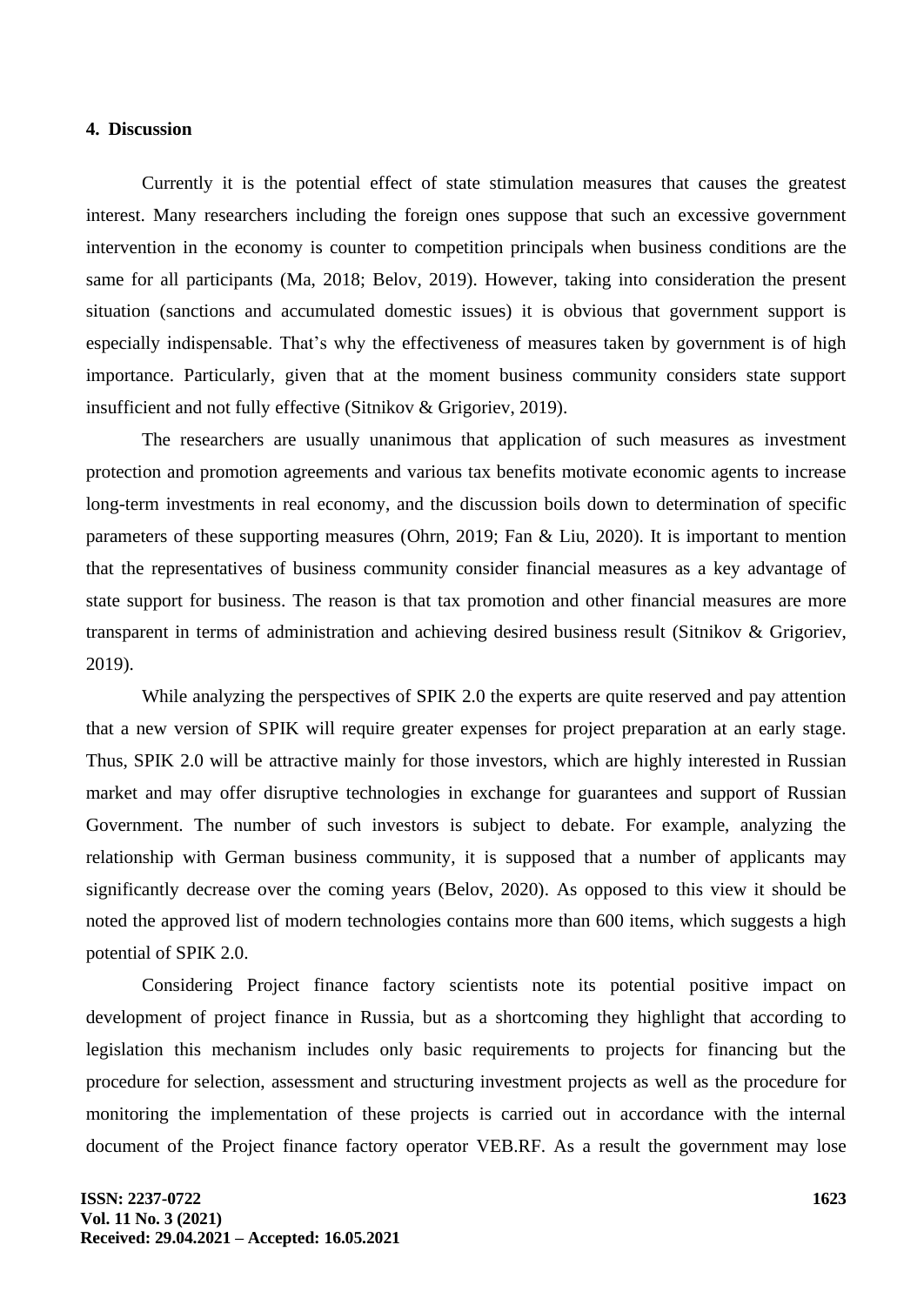control over projects being financed (Kudelich, 2018). It should be noted that VEB.RF is a state corporation that was created to facilitate the implementation priority of government policy, and the projects realized under Project finance factory are selected in compliance with this criteria. So, it seems that there's no need to indicate the criteria and selection procedure of projects in the federal law.

Another stated shortcoming of Project finance factory is that it creates an additional strain and risks on the budget (Kudelich, 2018). It should be argued that the problem of interest rate volatility is so considerable that it deters long-term investors. It is shown in this paper that the rapid recovery of Russian economy is impossible without private capital flows. Of course, Project finance factory is to some extent a method of managing economy in a "hand mode", but the problem that is solved with the help of it is so significant that the government has to take these risks.

It should be noticed that all the measures considered in this paper address specific problems of Russian economy. That is why it is their integrated application that should contribute to promotion of investment activities.

# **5. Conclusion**

The paper proves that in order to promote investment activities it seems appropriate to extend the successful mechanism of Project finance factory to other investment lending projects.

SPIK 1.0 should be recognized insufficiently effective, because despite the creation of new jobs and increase of investment inflows in automotive and chemical industry the expected multiplier effect in related industries was not reached, in particular such industries as production of automotive components, automotive electronics have failed to develop. The transfer of modern technologies was not executed owing to poor requirements for production localization in Russia and their superficial meeting by foreign investors while the latter received rather significant tax benefits for a period up to 10 years.

The updated mechanism SPIK 2.0 stakes on technological efficiency and this is its main advantage over SPIK 1.0. To further improve the application of SPIK 2.0 it seems appropriate to envisage a deeper differentiation of tax benefit periods depending on the investments made and also impose a minimum threshold for receiving state supporting measures by analogy with investment protection and promotion agreements. At the same time it is necessary that there won't be any reduction in existing tax revenues of the region as a result of tax benefits provision.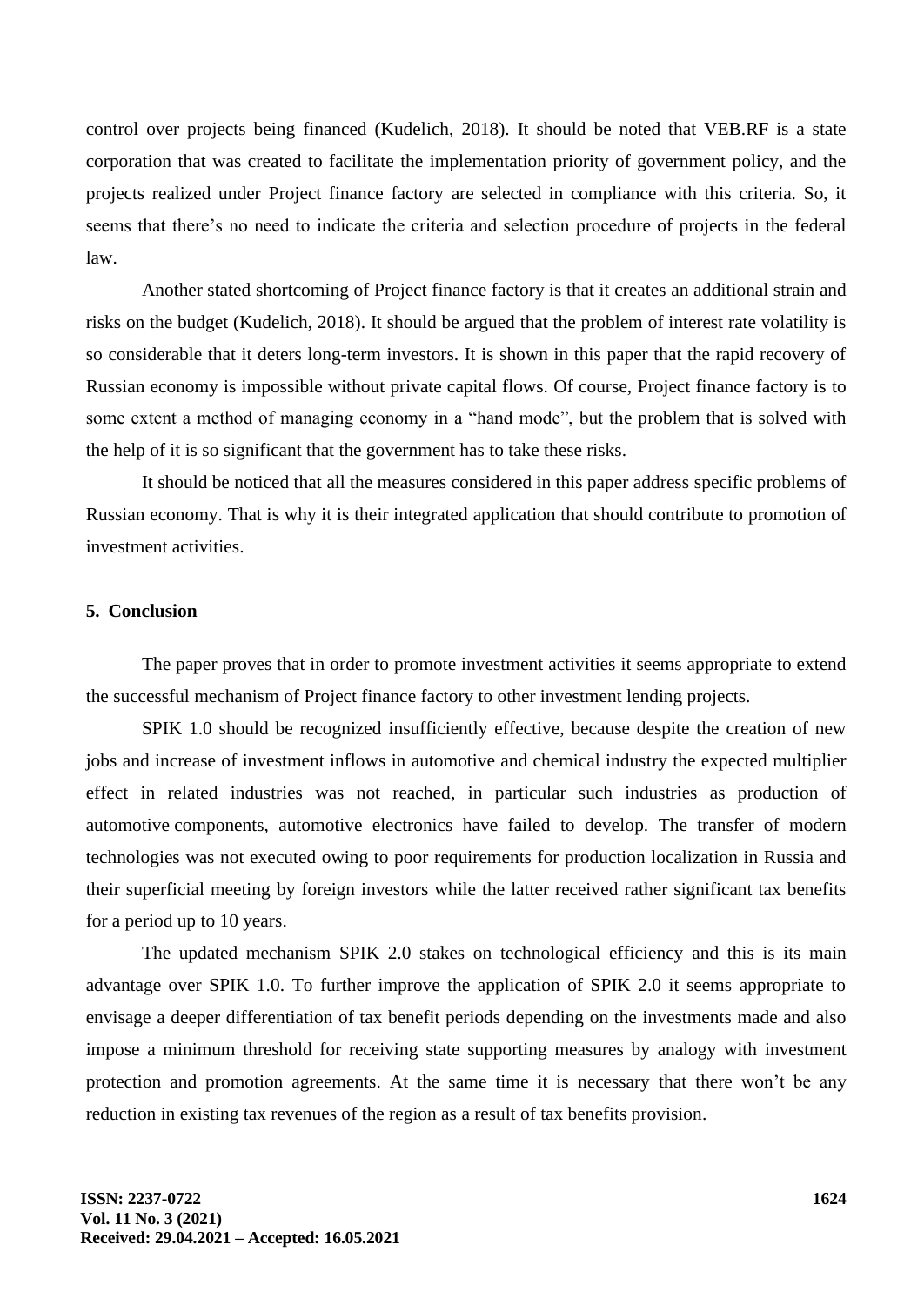One of the main achievements of Russian fiscal policy regarding promotion of investment activities is creation of predictable conditions that fix main parameters of tax system for the nearest six years, in particular, that is introduction of the "budget rule", introduction of "quasi-tax" payments to the Tax Code and adoption of systematic measures to reduce property taxation. It appears that further development of tax benefits should be aimed at the participants of investment activities that invest in less developed regions. To sum it up further measures of tax promotion of investment activities require "more fine tuning".

The considered measures of state promotion of investment activities in their entirety should contribute to launching a new investment cycle in Russia. In general the set of measures is aimed at elimination and mitigation of negative effects that are common to many developing countries, namely: instability of legislation and business conditions, volatility of interest rates in the long run. Consequently, the application of such measures as Project finance factory, special investment contracts, investment protection and promotion agreements should become an efficient way for revival of investment activity in developing countries.

### **References**

Abdikeev, N., Bogachev, Iu., Bekulova, S., Dontsova, O., Kalmykov, Iu., Moreva, E., Obolenskaia, L., Tolkachev, S., Tiutiunnik, I. & Sharkova, A. (2020). *Tools for the formation of scientific and technical competitive advantages of Russian industry*: 150-212. Moscow: LLC KNORUS.

Al-Amarneh, A. (2017). Economic freedom and investment efficiency in the MENA region. *Journal of Applied Business Research*, *33(4*): 841-849.

Belov, V. (2019). Special Investment Contracts and Russian-German Economic Cooperation (first part). *Contemporary Europe, 92*: 105-116. 10.15211/soveurope62019105116

Belov, V. (2020). Special Investment Contracts and Russian-German Economic Cooperation. Part Two. *Contemporary Europe*, *1*: 146-157. 10.15211/soveurope12020146157.

Correia, I., De Fiore F., Teles P. & Tristani O. (2018). Credit subsidies. *Journal of Monetary Economics.* https://doi.org/10.1016/j.jmoneco.2018.12.002

Fan, Z. & Liu, Y. (2020). Tax Compliance and Investment Incentives: Firm Responses to Accelerated Depreciation in China. *Journal of Economic Behavior and Organization, 176*. https://doi.org/10.1016/j.jebo.2020.04.024

Jinshuai, H., Jiang, H. & Holmes, M. (2019). Government subsidies and corporate investment efficiency: Evidence from China. *Emerging Markets Review, 41.* https://doi.org/10.1016/j.ememar.2019.100658

Kim, S. & Park, S. (2020). Budgetary choice and its path to economic growth in the US states: Does total expenditure stabilization work as a mediating factor? *International Journal of Economics and Business Research, 20*(2): 138-151.